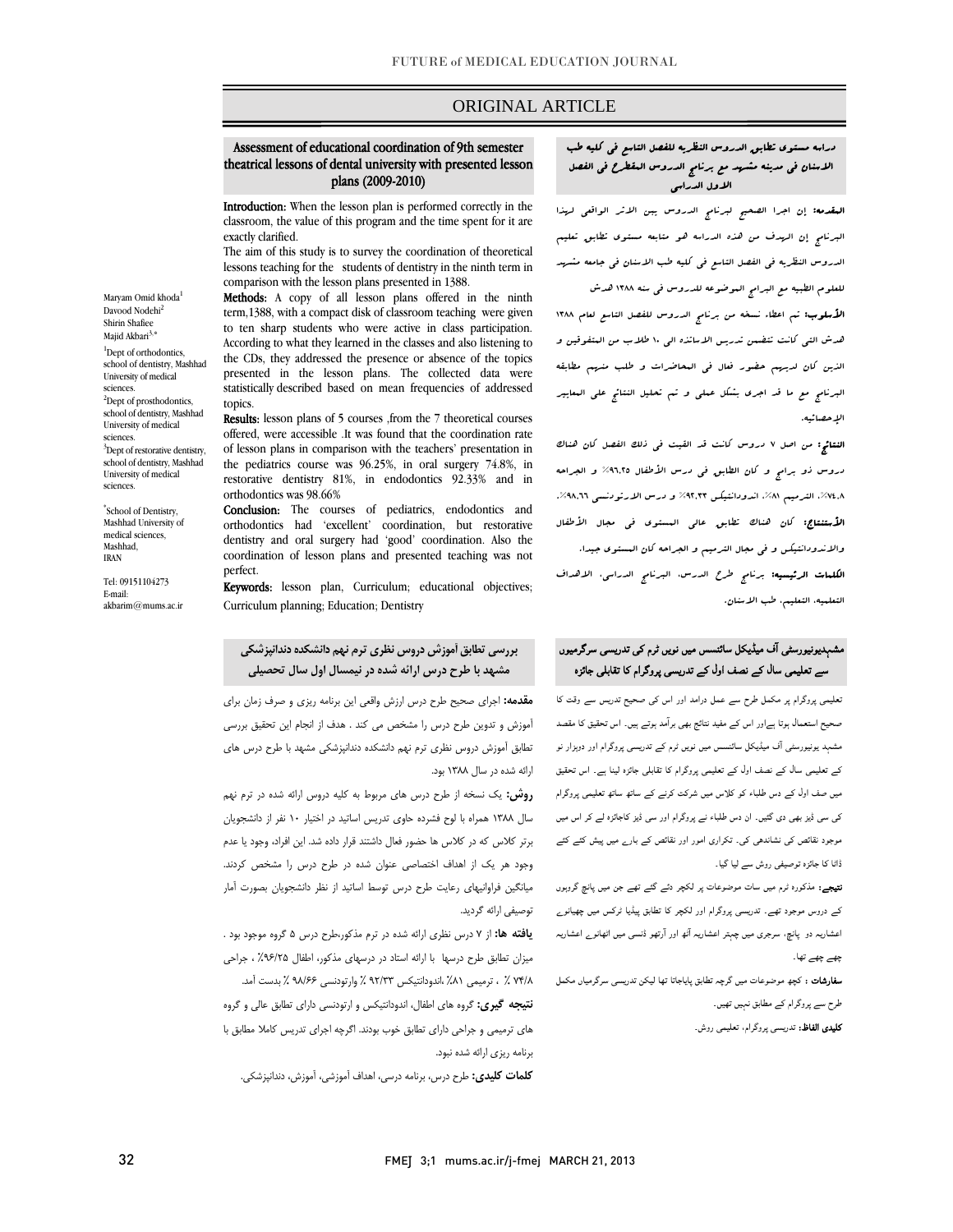#### **INTRODUCTION**

If we accept that the training of a person occurs based on the acceptance of moving from one existing reality to another, education without lesson plan won't be efficient.(1)

Generally, planning training courses based on learner needs and training based on lesson plan lead to effectiveness of training courses.(2)

Lesson plan is defined as a process for the determination of appropriate educational goals and diagnosis of issues, needs ,facilities ,and limitations which are on the way of reaching educational goals. Having appropriate curriculum and lesson plan, creates a lively and active atmosphere in the class and encourage students to participate in the process of learning-teaching(3).Lesson plan is the written description of the learning process in which it is shown what, how, when, and where should be learned and is evaluated(4).

Although one of the most important tasks of teachers is teaching; most of the teachers are not much prepared for teaching at the beginning of doing their job.(5)

In recent years curriculum and having lesson plan in universities of the Ministry of Health have been taken in to consideration and universities have made the instructors familiar with this process by holding educational workshops.(6)

Although being aware of the methodology of writing a lesson plan by a teacher and the way of using available educational facilities by him ,and accuracy and correctness of plans in an educational environment are the first steps in curriculum planning by the principals in improving the level of curriculum planning but in the next step the correctness of the performance of the planned curriculum in the class, determines the real value of this planning and essentiality of time for training and planning lessons.

Obligation in sticking to dictated curricula by university chiefs such as writing lesson plans, because of using evaluation fulcrum are done well until the step of writing ,but when this educational plan is supposed to be used and be effective may not be applicable because of different reasons and also the people in charge have just cared about standard writing of the lesson plan.(4,7)

According to the fact that the goal of lesson planning is using its advantages in improving education ,and its correct style of writing does not help in its positive effect ,the purpose of this study was to survey the coordination of the training of theoretical lessons of the ninth term of dentistry faculty of Mashhad with the lesson plans of 1388(2009).

#### **METHODS**

In this descriptive cross-sectional study, all the theoretical lesson plans which were submitted to students or education office by the instructors in the ninth term of 2009-2010 were recollected. Each lesson plan generally included subject, the name of the instructor, and behavioral goals besides the educational content of that part of the lesson. Ten students who were the top ten based on total average participated in this study. These students attended the

 classes and moreover all the material covered in the class which were normally recorded by the students were given to them in the form of a CD with a draft of the lesson plans .Students were asked to study the sources of each lesson according to the given lesson plan study the coordination of specific goals mentioned in the lesson plans and teaching to see if the instructor's teaching covers each specific goal or and then listen to the audio files of that lesson and not.

 Then the filled forms of each subject were collected .For each session of teaching the average of the frequency of the coordination of education based on written goals in the lesson plan according to students' opinion were recorded. By using the opinions of the Educational Development the rate of the coordination of teaching with lesson plan office of the faculty as the professional group, the quality of

 was determined as follows: coordination average of more than 90%:excellent coordination average of 70-90%:good coordination average of less than 50 %:weak Then the data was presented descriptively. coordination average of 50-70%:average

# **RESULTS**

Theoretical lessons of the ninth term of the dentistry faculty of Mashhad from 2009 to 2010 included 7 subjects related to 7 educational groups of pediatrics, surgery, restorative, endodontics, orthodontics, radiology and periodontics .The lesson plans of the education office which were submitted by the instructors included 28 topics.

 For the group of pediatrics 4 topics ,for oral surgery 5 topics ,restorative 7,endodontics 9,and orthodontics 3 topics were available in the education office .Also no lesson plans based on the subjects of the ninth term form the not submitted to the education office .Totally 28 topics (57%) of 49 taught topics with lesson plan were available to students. courses of the groups of periodontics and radiology were

 The average of the opinions of the students were as follows: average of 96.25% it was coordinated with the class teaching and in this group the most coordination went to the courses of Systemic Disease of Children and Injuries of sprout of permanent teeth with the average of 97% and the Injuries of Pediatric Teeth with the average of 95%. 1- In pediatrics 4 lesson plans were evaluated ,with the least coordination related to the course of Traumatic

 2- In the group of surgery 5 topics were evaluated it was coordinated with the class teaching with the average of 74.8% and in this group the most coordination related to  $88\%$  and the least coordination related to the course of Familiarity with Electrolytes of the body during surgery cleft lip and palate with the average of 62%. Infections and Their Control in Surgery with the average of

 3- In restorative group 7 lesson plans were evaluated ,with in this group the most coordination related to the course of Restoration in the Change of Dental Colors with the average of 98%and the least coordination and the coordination related to the course of Restorations of cleft lip and palate the average of 81% was coordinated with class teaching and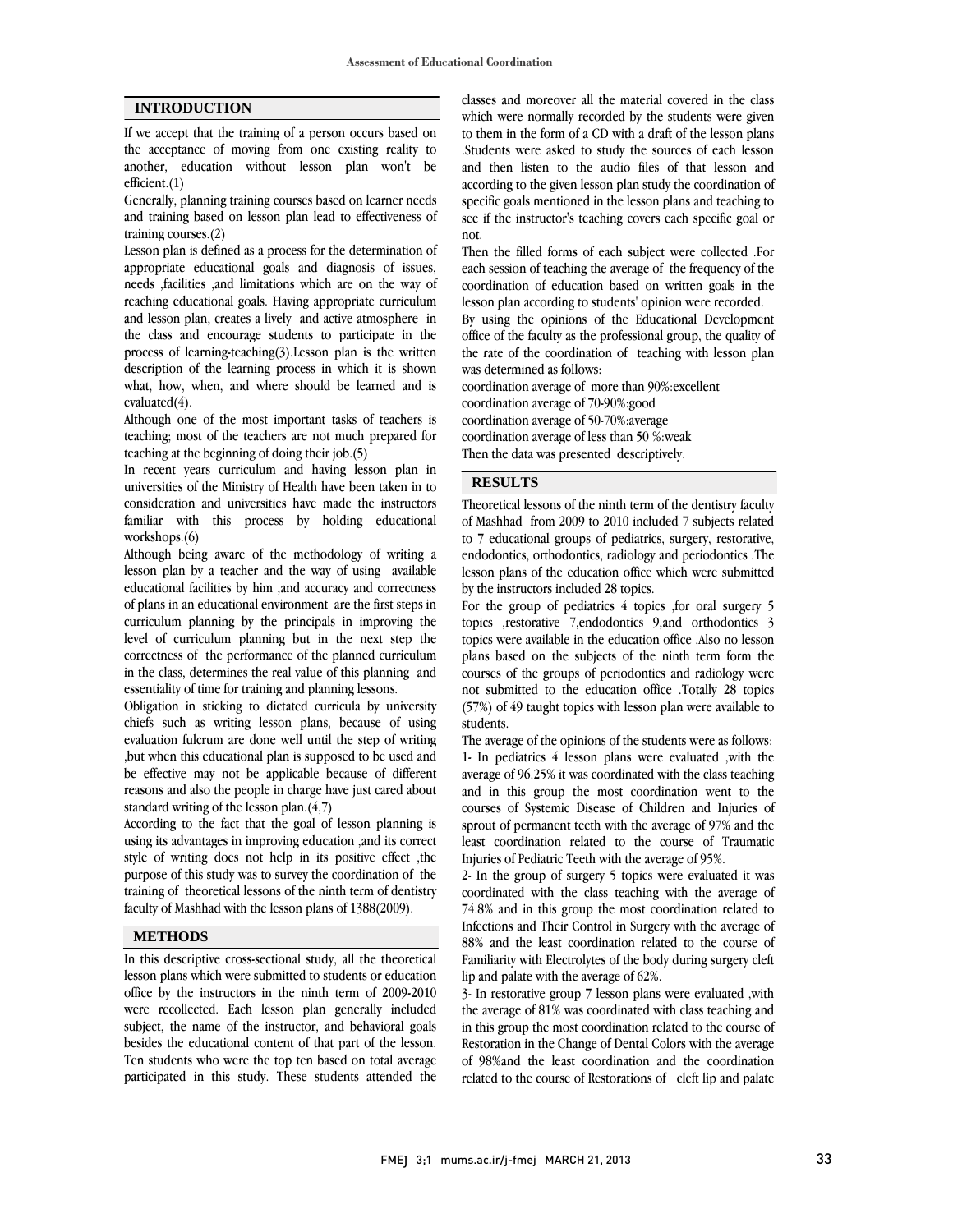with the average of 62%.

 4- In the group of endodontics 9 lesson plans were evaluated ,it was coordinated with the teaching with an average of 52.55% and in this group the most coordination<br>related to traumatized Teeth and Luxation Injuries and the Relationship of Endodontic and Periodontic with an average of 100% and the least coordination related to the course of New Tools and Rotary System in Endodontic with an average of 92.33%and in this group the most coordination average of 74%.

average of 74.0.<br>5- In the group of orthodontics ,3 lesson plans were evaluated which were coordinated with teaching with an average of 98.66%and in this group the most coordination related to the Relationship of TMDs and Orthodontics and the least coordination related to the course of Diagnosis in Biomechanics in Orthodontics with an average of 99%and Orthodontics with the average of 98%.

 In general survey of the groups ,the groups of pediatrics, endodontic ,and orthodontics had the high coordination of higher than 90%(excellent) and restorative and surgery groups had coordination of 70-90 %(good).

 From the group of pediatrics the lesson plans of the courses of, Movements and Growth of Teeth in Children, Handicapped Children and their Control and TMJ Disorders colored inlays and onlays and the Relationship of Periodontics and Restoration; from the group of endodontics the lesson plans of Pulp life and Pain Mechanism and Methods of Controlling it in Patients; from the group of orthodontics the lesson plan of the course of Sefalometri Analysis were  $\overline{a}$ in Children;in restorative group the lesson plans of tooth not available in the education office.

#### **CONCLUSION**

 The results of this study showed that the rate of the coordination of the training given to the students with the planned lesson plans by the instructors in theoretical courses were different in various groups.

 $\overline{\phantom{a}}$ 

 The most coordination existed in orthodontics group and the least in oral surgery.

the least in oral surgery.<br>The process of writing a lesson plan in a key process in education .The main goal of preparing a lesson plan is organizing the educational activities of an instructor ,facilitating the learning process of the learners ,communicating, and also helping to evaluate the teachers by the education office.

 Lesson plan as a guide for organizing the teaching material of the instructor with the aim of helping learners to reach predetermined educational goals.(8,9)

 access to the lesson plans of two educational groups was not possible for the students.Among the courses which lesson plans were submitted ,some were not accessible. The results showed that out of 7 courses adopted ,getting

 The present results are harmonious with Nikbakhsh(10) and Naderi(11)'s study that in most of the cases the lesson beginning of the term.In Mansourian's study 56% of the instructors had handed in lesson plans in one term(12)which matchwed very much our study results of instructors toward lesson plan , the instructors believed that lack of time for the full presentation of the topic and the possibility of not being able to perform the whole lesson plan can be the reasons of not presenting a lesson plans were not submitted in the written form at the (57%).In Bazrafkan et al's study in the case of the viewpoint plan and curriculum.(14)

The unavailability of a complete coordination in the present study and according to the inaccessibility of some of the lesson plans of the instructors which were not written or available to the students ;it seems that the coordination goals in in groups and different topics has been different and although there is a lot of coordination in most of the topics ,some of the courses need to be revised and planned again by using the planned lesson plans for using in the of the presented courses in the class with the mentioned class.

Suggestions

 1- Studying strategies for distributing the lesson plan before presenting in the class.

 2- Conducting a study for surveying the reasons of in coordination of the presented courses and the planned lesson plan and ways of solving this problem.

 3- Evaluating the instructors for giving a feedback in curriculum planning.

#### **ACKNOWLEDGEMENT**

 The researchers would like to thank the EDO and Education Office of the Dentistry Faculty of Mashhad and Research Deputy of Mashhad University of Medical Sciences for their sincere cooperation and financial support .This study is derived from a thesis with the code of 2505.

#### **REFERENCES**

1. Maleki H. Curriculum planning. Payam Andishe, Mashhad; 1383: P: 120. [in Persian] 2. Steinert Y. Staff development for clinical teachers. The Clinical Teacher 2005;2(2):104-10.

3. Saberian M, Salemi S. How to write a lesson plan? 2nd ed, 2002 salemi Pub Co, Tehran: 40. [Persian]

4. Ghazi SH, Fallahi E. Evaluation of the conformity of confirmed syllabus in lesson plans of Lorestan medical University teachers in the year of 1387. Green Quarterly Journal of Medical Education – Special Education Proceedings of the tenth

 National Congress of Medical Sciences - Shiraz, p: 256 [Persian]

 5. Farhadian F, Tootoonchi M, Changiz T, Haghani F, Oveise gharan SH. Evaluation of Teachers point of view on their needs and methods. Strides in Development of Medical Education 1387; 5(2): 143-7. [Persian] skills on practical lessons teaching

 attitude of academic staffs of Ardabil University of medical sciences on lesson planning. Journal of health and hygiene of 6. Kamran A, Afshan SH. Knowledge and Ardabil 1390; 2(1): 31-9. [Persian]

7. Dianati M, Bagheri M, Zandi M,

 Entezar M. Evaluation of the students point development of Medical Education Special supplement for 8th National congress of medical education. Kerman ,March 2007: of view about the lesson plans. Strides in P:331. [Persian]

ֺ֖֚֞֝֬

 8. Linda S, Gail S.M, Teresa A. A case Study Examining Classroom Instructional American Journal of Dental Education, practices at a U.S Dental School (2004). 2005; 21(4):639-648.

 9. Saberian M, Haji Aghajani S, Ghorbani lesson planning at Semnan Medical R, Malek M .Instructors' point of view about